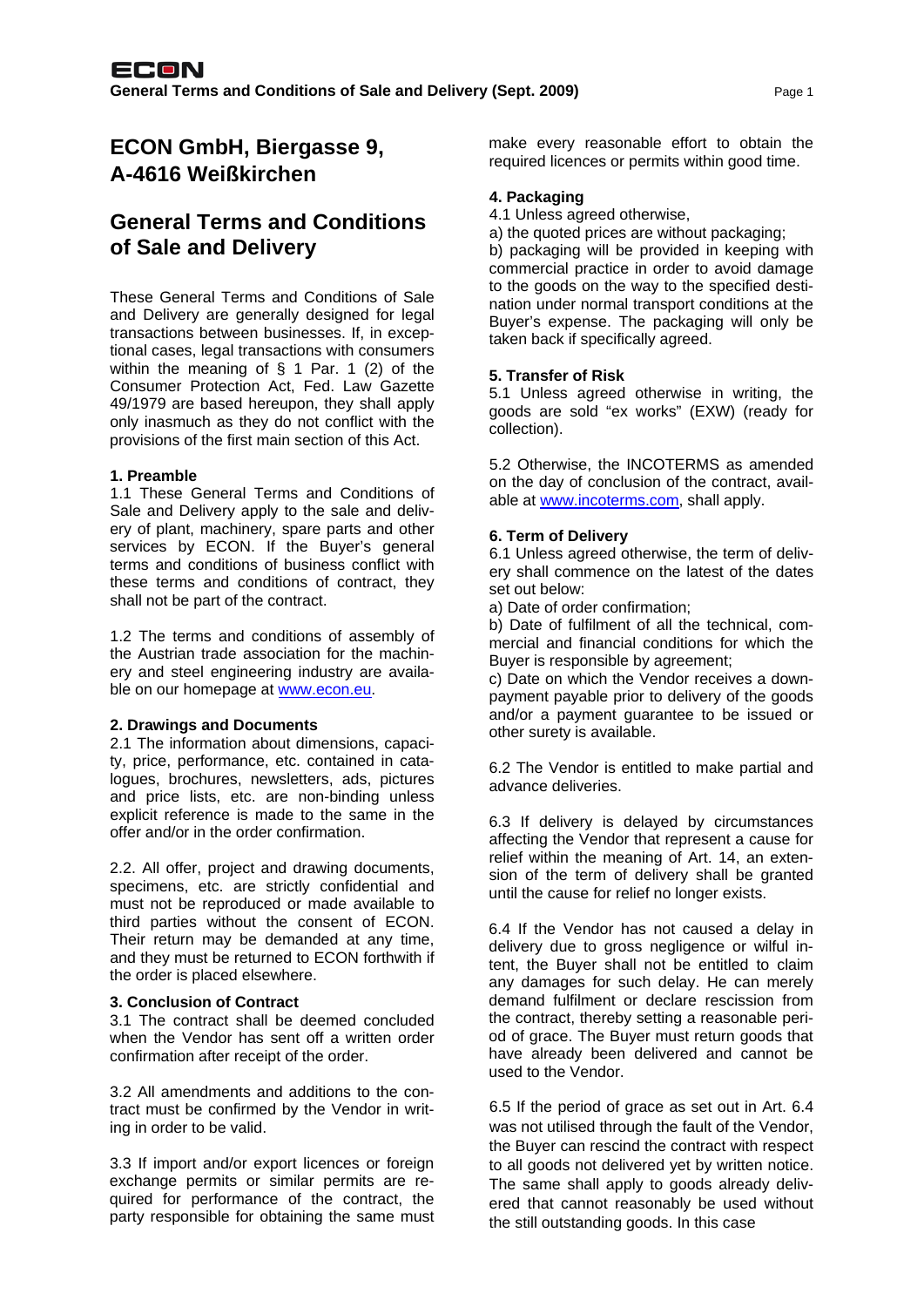the Buyer shall be entitled to a refund of payments made for the goods not delivered yet or for the goods that cannot be used. Moreover the Buyer shall, if the delay in delivery was caused by gross negligence or wilful intent on the part of the Vendor, be entitled to reimbursement of justified expenditures that he had to incur up to the rescission of contract and which can no longer be used. The Buyer must return goods that have already been delivered and cannot be used to the Vendor.

6.6 If the Buyer fails to accept the goods ready for delivery at the contractually agreed place or at the contractually agreed time, the Vendor shall be entitled – after setting a period of grace – to rescind the contract and to claim the damages incurred to him as a result.

In the case of delayed acceptance by the Buyer, the Vendor can have the goods stored at the Buyer's expense and risk. Even if the goods are accepted with delay, the Vendor shall be entitled to reimbursement of the damages caused by the delay.

6.7 Claims by the Buyer against the Vendor on the grounds of delay other than those set out in Art. 6 shall be excluded.

#### **7. Acceptance Inspection**

7.1 If the Buyer wishes an acceptance inspection, this must be agreed with the Vendor explicitly and in writing on conclusion of the contract. Unless agreed otherwise, the acceptance inspection shall be conducted at the place of manufacture or at a place to be specified by the Vendor during the Vendor's business hours.

Thereby the general practice of the relevant industry shall decisive for the acceptance inspection. The Vendor must notify the Buyer of the acceptance inspection within good time, so that he can be present during the inspection or be represented by an authorised representative. If the object of delivery turns out to be in breach of contract in the acceptance inspection, the sell must have any defects remedied forthwith and produce the contractual condition of the object of delivery. The Buyer may only demand a repeated inspection in the case of major defects. A record of acceptance must be drawn up at the end of the acceptance inspection.

If the Buyer or his authorised representative fails to attend the acceptance inspection despite being duly notified by the Vendor, the acceptance inspection shall only be signed by the Vendor. The Vendor must in any case forward a copy of the acceptance record, the accuracy of which the Buyer cannot dispute

even if it could not be signed by him or his authorised representative due to absence. Unless agreed otherwise, the Buyer shall bear the costs of the acceptance inspection performed.

# **8. Price**

8.1 Unless agreed otherwise, the agreed prices shall apply ex Vendor's works without loading.

8.2 The prices are based on the Vendor's costs of acquisition and production at the time of the prices being quoted. Should these costs rise by the time of delivery for reasons beyond the Vendor's control, it is agreed that the Vendor shall have a price adjustment right to make a price adjustment as he reasonably sees fit.

## **9. Payment**

9.1 Payments shall be made in accordance with the terms of payment agreed in the invoice. If no terms of payment were agreed, the following shall apply:

1/3 of the price is payable immediately on receipt of the order confirmation,

1/3 after half the term of delivery, and

1/3 on delivery.

Regardless thereof, the sales tax according to the invoice must in any case be paid not later than 30 days after invoicing.

9.2 The Buyer shall not be entitled to retain payments on the grounds of warranty claims or other counterclaims not accepted by the Vendor, unless they are claims that have already been accepted or legally ascertained.

9.3 If the Buyer is in default with an agreed payment or other performance, the Buyer may either insist upon fulfilment of the contract and a) postpone the fulfilment of his own obligations until the outstanding payment has been made or other performance has been fulfilled,

b) claim a reasonable extension of the term of delivery,

c) demand payment of the entire purchase price still outstanding,

d) unless there is a cause for relief within the meaning of Art. 14 on the part of the Buyer, charge interest at a rate of 8% higher than the relevant base interest rate of the Austrian National Bank as of the due date, or/and declare rescission from the contract without stating reasons after granting a reasonable period of grace.

9.4 The Buyer must in every case indemnify the Vendor for all default damages.

9.5 If the Vendor rescinds the contract, the Buyer must return the goods already delivered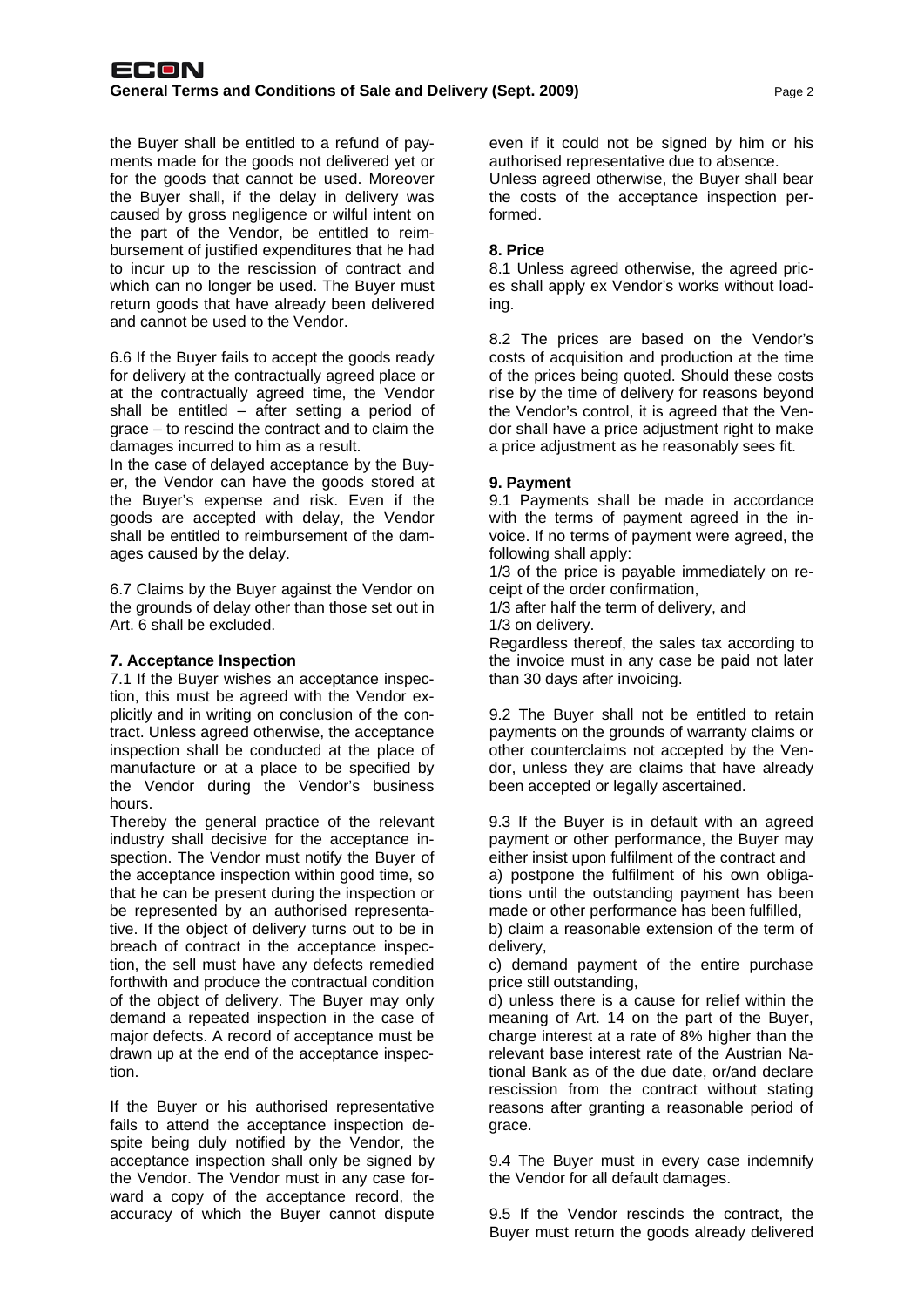to the Vendor at the Vendor's demand. The Vendor must be paid a reasonable fee for use, as well as any loss in value of the goods that has occurred, as well as any justified expenditures that the Vendor had to make in connection with performance of the contract. With regard to goods not delivered yet, the Vendor shall be entitled to make the finished or partly processed parts available to the Buyer and to demand the respective portion of the purchase price for the same.

#### **10. Vendor's Lien**

10.1 The Vendor shall have a lien on the purchase object until full payment by the Buyer. The Vendor shall be entitled to make his lien visible on the object of delivery. The Buyer must fulfil the necessary formal regulations to safeguard the Vendor's lien. In the case of attachment or other recourse, the Buyer shall be obliged to make the Vendor's lien known and to notify the Vendor forthwith. Resale of the goods is not permitted until full payment has been made.

#### **11. Warranty**

11.1 The statutory warranty regulations shall apply with the following modifications:

11.2 The warranty obligation shall only apply if the defects are asserted in court within a period of one year as of handover to the Buyer.

11.3 The Buyer shall only be entitled to claim a defect if he notifies the Vendor of the defect in writing forthwith. The conjecture rule set out in § 924 *ABGB* [Austrian Civil Code] is excluded. The Vendor thus informed must, if the defects have to be remedied by the Vendor in accordance with the provisions of this Article, at his own discretion:

a) remedy the defective goods on the spot;

b) have the defective goods or defective parts returned to him for remediation;

c) replace the defective parts;

d) replace the defective goods.

11.4 If the Vendor has the defective goods or parts returned to him for remediation or replacement, the Buyer shall – unless agreed otherwise – bear the costs and risk of transportation. The remedied or replaced goods or parts shall – unless agreed otherwise – be returned to the Buyer at the Vendor's costs and risk.

11.5 The defective goods or parts replaced in accordance with this Article shall be at the Vendor's disposal.

11.6 Any unauthorised modifications to the machinery by the Buyer shall result in all the Buyer's rights regarding promises by the Vendor with respect to condition as well as warranty obligations being forfeited, unless ECON has consented to a modification in writing prior to its implementation.

11.7 The Vendor's warranty obligation shall only apply to defects that occur if the specified operating conditions are observed and during normal use. In particular, it shall not apply to defects due to:

improper assembly by the Buyer or his agents, poor maintenance, improper repairs, and normal wear.

11.8 With regard to those parts of the goods that the Vendor acquired from the subsuppliers specified by the Buyer, the Vendor shall only be liable within the scope of the warranty claims to which he himself is entitled visà-vis the sub-suppliers. If the delivered goods were manufactured by the Vendor on the basis of design specifications, drawings or models by the Buyer, the Vendor's liability shall not include the accuracy and completeness of the design, but merely the fact that the goods were manufactured in accordance with the Buyer's specifications. In these cases the Buyer must indemnify and hold the Vendor harmless for any infringement of property rights. The Vendor shall not accept any warranty when accepting repair orders or modifications or alterations to old or third-party goods and when delivering used goods.

11.9 As of the beginning of the warranty period, the Vendor shall not accept any further liability than defined in this Article.

#### **12. Liability**

12.1 It is explicitly agreed that liability for defect damages is excluded unless the damages were caused by gross negligence or wilful intent on the part of the Vendor. The Vendor shall not pay any damages for personal injury, damage to property that is not the object of the contract, other damages and loss of profit, unless the facts of the individual case show that the Vendor has acted with gross negligence or wilful intent. Reversal of the burden of proof as set out in § 1298 *ABGB* is excluded.

12.2 The purchase object only affords the level of safety that can be expected on the basis of authorisation regulations, operating instructions, Vendor's regulations for handling of the purchase object – in particular with regard to any stipulated inspections – and other information provided. The professional performance of service and maintenance works using the manufacturer's original spare parts is